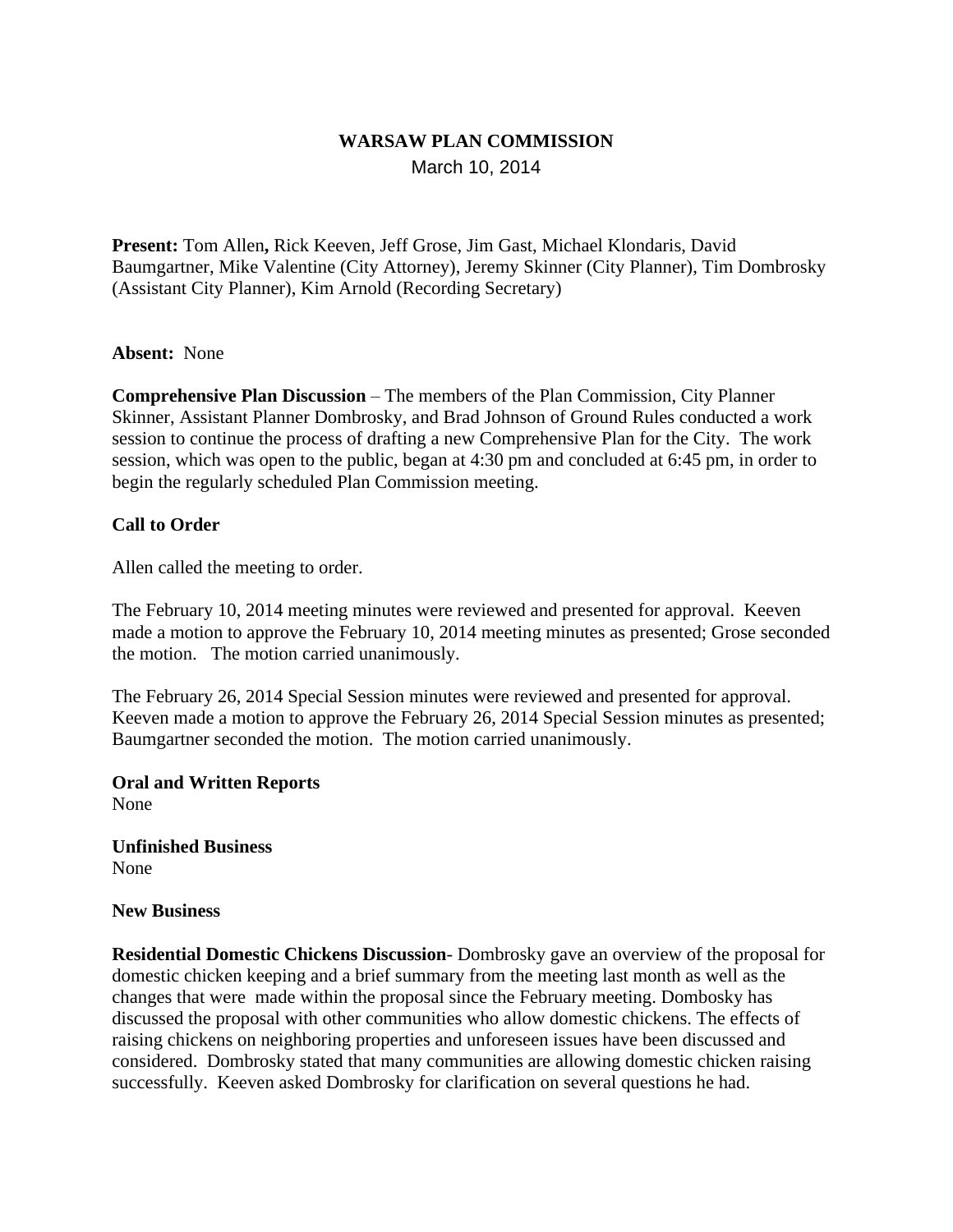Allen opened the meeting to any person in the audience opposed to the proposal:

Mike Ragan- Resident of Kosciusko County but residing adjacent to the Paths of Deerfield and Patterson Place which are in the City Limits requested a requirement for fencing. He looks at twenty one back-yards from his property and with no buffers he already has to look at dog houses, kiddie- pools, grills, sheds, etc. He also expressed concern about the smell of chicken manure and the issue of butchering chickens in a residential area. He asks the City to re-think the proposal.

Larry Ladd-Resident of Warsaw is against the proposal. He feels chickens will de-value properties and the coops will be unattractive. He measured the distance between his house and the neighboring house. The distance is twenty feet. He is worried about disposal of the chickens and that the outside food source could attract unwanted pests including rodents and dogs. The smell also concerns him but the issue has been addressed. He feels individuals may wish to raise chickens because of the novelty of it but may end up becoming irresponsible when the novelty wears off. He asked who would enforce the new proposal and would Mike Cox be able to handle chickens and how.

Dan Smith-Resident of Warsaw is against the proposal. He has raised chickens when he had children in 4-H. He is concerned about Chicken Hawks being attracted to the coops. Dombrosky clarified that the coops will be completely enclosed per the proposal.

Allen closed the meeting to those against the proposal and opened it to individuals in favor of domestic chicken keeping.

James Bausch-Resident of Warsaw is in favor of the proposal. He feels the issues of concern have been addressed. He also reminded the Commission and audience that in order to have chickens a class will be required as well as plans provided to the Building and Planning Department. A permit will be required. He feels those interested in chicken keeping wish to be fair and responsible neighbors as hobbyist chicken keepers, not individuals just wanting cheap eggs.

Ellen Schwendeman-Resident of Warsaw is in favor of the proposal. She actually had chickens at one time, acquiring them without knowing it was not allowed. She gave them away in order to be compliant with the City Ordinance. She would like the chance to own chickens again. She feels they are nothing but beneficial in many ways. She feels the waste created by a chicken is actually less than a dog. Her neighbors enjoyed her chickens and benefited from the interaction.

James Bausch spoke in reference to unwanted chickens and the slaughter of chickens within City Limits. He has spoken to an individual who lives in Kosciusko County and is willing to take any unwanted chickens.

Allen closed the meeting to any individual speaking in favor of the proposal.

Allen recommended adding language to the proposal and bringing it to the meeting next month.